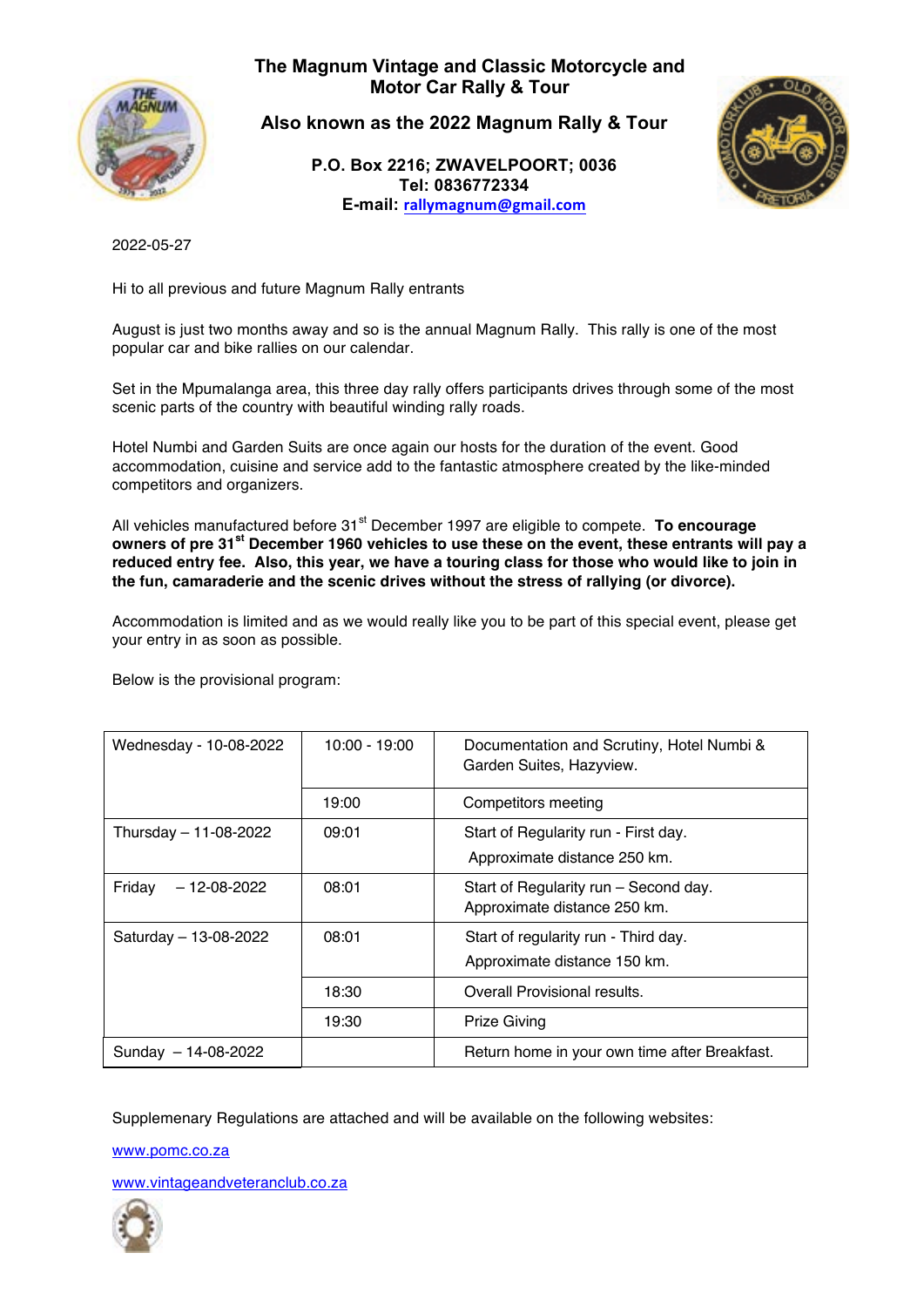## www.vintagemotorcycleclub.co.za

### www.classicmotorcycleclub.co.za

We Look forward to welcoming you on the 2022 Magnum RallyI trust that you will all support us in this effort!

Regards

Leo and Tom

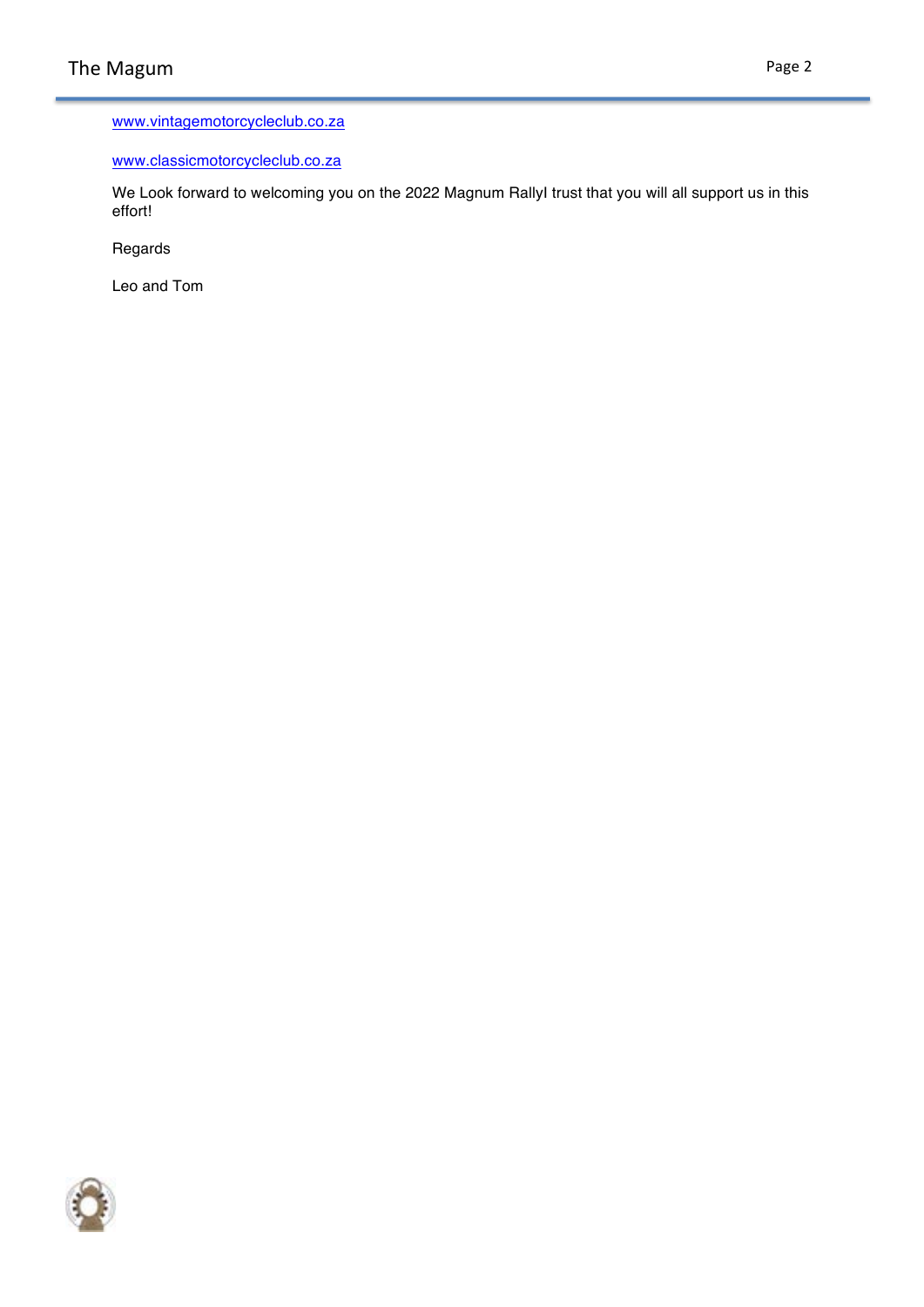



## **Supplementary Regulations (SR's)**

1. **NATURE AND NAME OF EVENT:** A restricted event known as the **2022 Magnum Rally, incorporating:**

The 42<sup>nd</sup> Magnum Vintage and Classic Motorcycle Rally and the 13<sup>th</sup> Magnum Vintage and Classic Motor Car Rally.

- 2. **DATE OF EVENT:** Thursday,11<sup>th</sup> August to Saturday, 13<sup>th</sup> August 2022. Pre-Event scrutiny will be done at Hotel Numbi & Garden Suites, Hazyview, the centre of the "spider" event on Wednesday 10<sup>th</sup> and early morning Thursday  $11<sup>th</sup>$  August 2022.
- 3. **DESCRIPTION OF EVENT:** A Reliability and Regularity Trial over a distance of approximately 800 km of which approximately 700 km will be regularity, comprising of four separate Score Groups, being:

Score Group A : For **motorcycles** manufactured on or before 31<sup>st</sup> December 1997. (As per VSR 18)

- Score Group B : For **motorcars** manufactured on or before 31<sup>st</sup> December 1997. (As per VSR 18)
- Score Group C : For **motorcars** and **motorcycles** manufactured on or before 31<sup>st</sup> December 1997. Open instruments. VSR 18 is not applicable

Touring Group - For **motorcars** and **motorcycles** manufactured on or before 31st December 1997. No scoring.

For the duration of the event, headquarters will be at the Hotel Numbi and Garden Suites, Hazyview. For accommodation and other facilities see Accommodation Form.

## 4. **PROMOTERS: The Pretoria Old Motor Club**

- 5. **RALLY ADDRESS:** The Magnum Rally E-mail: rallymagnum@gmail.com
- 6. **JURISDICTION:** Held under the International Sporting Code of the Fédération Internationale de Motocyclisme (FIM) and the International Sporting Codes of the Fédération Internationale de L'Automobile (FIA), the General Competition Rules (GCRs) of Motorsport South Africa (MSA), the Standing Supplementary Regulations (VSRs) of the Southern African Veteran and Vintage Association (SAVVA) as amended in August 2020 and these Supplementary Regulations (SRs) for this competition as submitted and approved by SAVVA Motorsport.

### 7. **PERMIT NUMBER: SAVVA P015/22**

### 8. **OFFICIALS:**

| <b>SAVVA Steward</b>       |                   | Peter Aneck-Hahn |                                                                  |  |
|----------------------------|-------------------|------------------|------------------------------------------------------------------|--|
| <b>Club Steward</b>        | : Steffan Stander |                  |                                                                  |  |
| <b>Clerk of the Course</b> |                   | : Leo Middelberg |                                                                  |  |
| <b>Assistant CoC</b>       |                   | Tom Linley       |                                                                  |  |
| <b>Secretary</b>           |                   | TBA              |                                                                  |  |
| <b>Chief Scorer</b>        |                   | Leon Stander     |                                                                  |  |
| <b>Chief Scrutineer</b>    |                   | TBA              |                                                                  |  |
| <b>Treasurer</b>           |                   | Claude Stander   |                                                                  |  |
| <b>Trophy Officer</b>      |                   | Alta Stander     |                                                                  |  |
|                            |                   |                  |                                                                  |  |
| .                          |                   | .                | $\sim$ $\cdots$ $\sim$ $\sim$ $\sim$ $\sim$ $\sim$ $\sim$ $\sim$ |  |

|  | <b>ENQUIRIES:</b> Leo Middelberg: Tel: 083 677 2334    | or Tom Linley : | Cell: 083 391 6226 |
|--|--------------------------------------------------------|-----------------|--------------------|
|  | E-mail: leo@middelberg.co.za and rallymagnum@gmail.com |                 |                    |

9. **ELIGIBILITY:** [See VSRs 8, 10(b) & (c) and 14.] Open to members of any club affiliated to SAVVA and/or a club or association registered with MSA, riding motorcycles, combinations and/or 3 Wheelers and motorcars manufactured on or before the 31<sup>st</sup> December 1997. Competitors will compete in the score groups as per SR3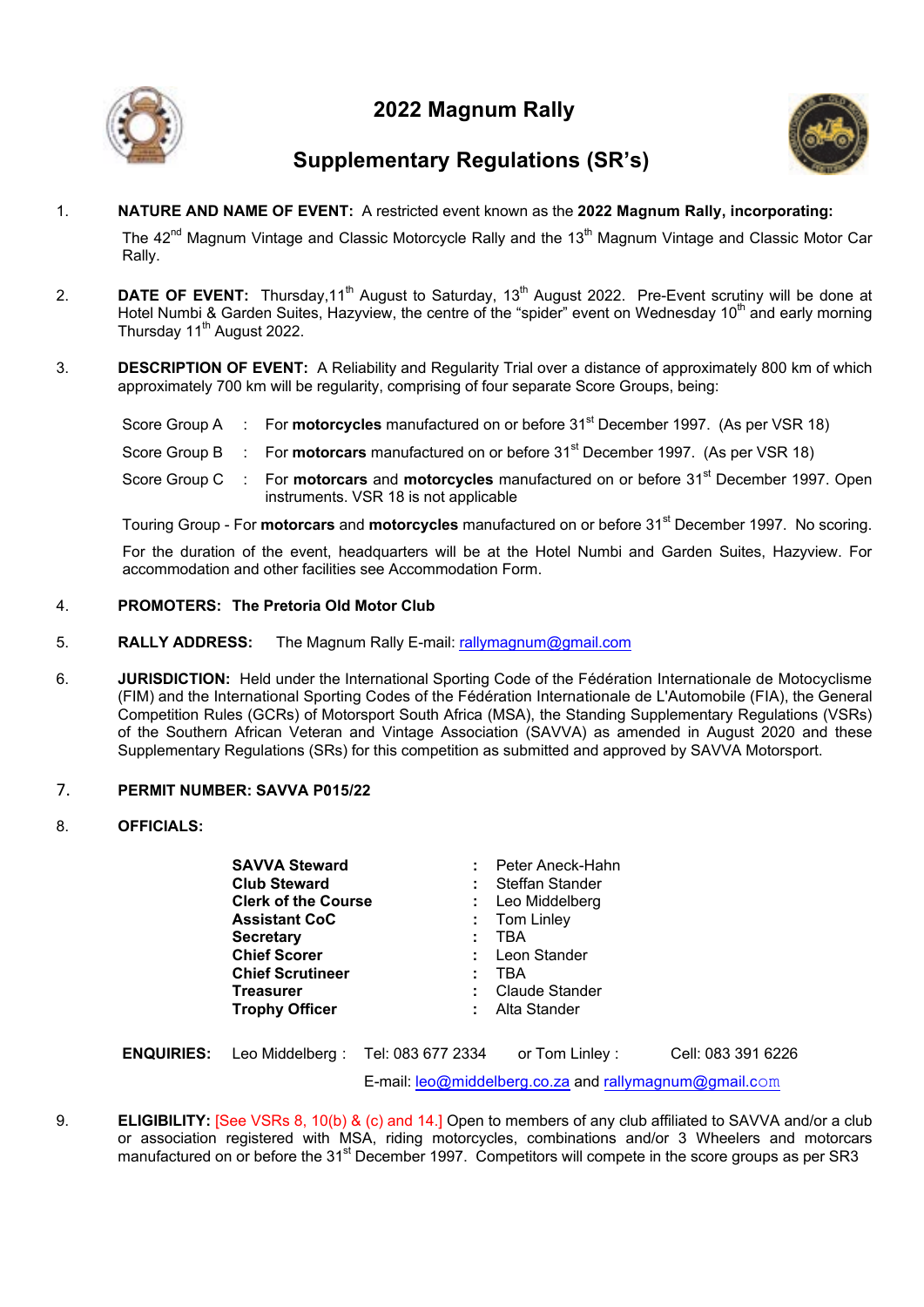|   | <b>ENTRY FEE - (Select only one)</b>                                                                   | Amount    |
|---|--------------------------------------------------------------------------------------------------------|-----------|
| 1 | Motorcycle - Pre 31 December 1960 - Solo (Including meals on route)                                    | R 600,00  |
| 2 | Motorcycle - Post 31 December 1960 - Solo (Including meals on route)                                   | R 950.00  |
| 3 | Combinations, Pillions & 3-Wheelers – Pre 31 December 1960 – (2 People)<br>(Including meals on route)  | R 1200.00 |
| 4 | Combinations, Pillions & 3-Wheelers – Post 31 December 1960 – (2 People)<br>(Including meals on route) | R 1900.00 |
| 5 | Motor Cars – Pre 31 December 1960 – (2 people) (Including meals on route)                              | R 1200.00 |
| 6 | Motor Cars – Post 31 December 1960 – (2 people) (Including meals on route)                             | R 1900.00 |
| 7 | Additional Passengers – per person                                                                     | R 600.00  |

| For bank transfers: | Account Name       | : Magnum Motorcycle Rally |
|---------------------|--------------------|---------------------------|
|                     | <b>Bank</b>        | : Nedbank Centurion       |
|                     | Account number     | : 1621 097854             |
|                     | <b>Branch Code</b> | : 162145                  |
|                     |                    |                           |

#### **(Please make cheques payable to: Magnum Motorcycle Rally)**

11. **ENTRIES:** [See VSRs 10 & 11]. The official Entry Form is attached. Entries open immediately and all entries should be sent to: Magnum Rally E mail rallymagnum@gmail.com Cell 083 677 2334

## 12. **CLOSING DATE: Friday 08th July 2022.**

Entry forms, full entry fee as well as the full accommodation fee, must be paid into the rally account not later than  $8<sup>th</sup>$  July 2022. Details are indicated on the Entry and Financial and Accommodations forms,

The minimum number of entries is 30 and the maximum number is 50. Late entries may be accepted at the discretion of the organisers. Accommodation at the venue is limited and will be available on a first come first served basis. See Financial & Accommodation Form attached.

13. **METHOD OF SETTING SPEEDS:** [See VSR 24] Speeds will be set in accordance with method 1 as defined in VSR 24(a). A choice of speed groups is offered on the entry form. The maximum speed for each speed group is as follows:

#### **A: 55km/h B: 65**km/h **C: 75**km/h **D: 90**km/h

**14. COMPETITION NUMBERS AND STARTING TIMES:** [See VSR 16] Competition numbers will be supplied by the organisers. Competitors are to supply their own backing boards.

All competitors will be required to display their assigned numbers on the left side and the left front (cars) of the vehicle. On motorcycles, it is strongly recommended, that the front number be mounted above the headlight and not in front of it.

Competition numbers and starting times will be advised in the final instructions.

### 15. **PASSENGERS:** [See VSR 19].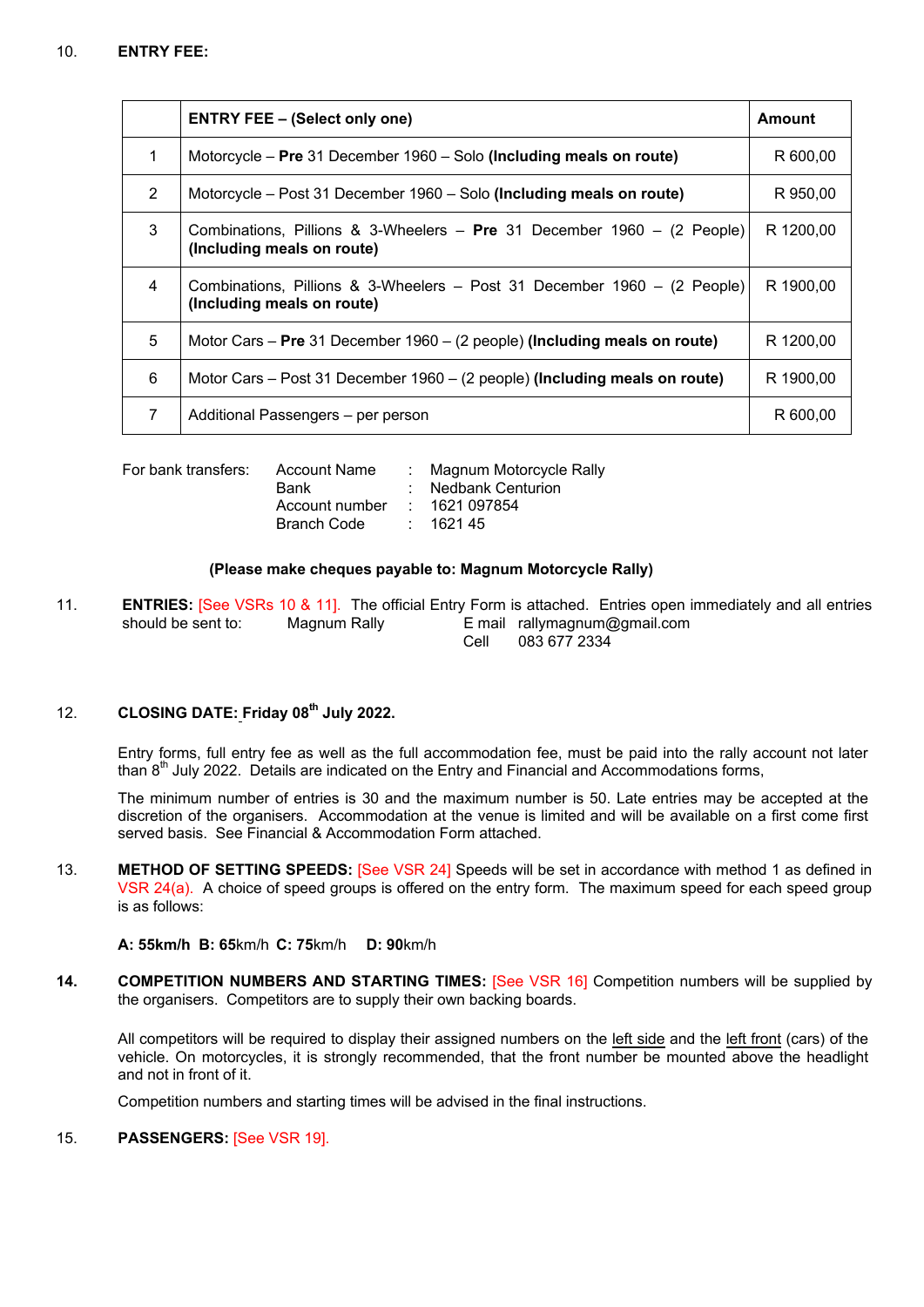16. **PRE-START REQUIREMENTS:** [See VSR12 & VSR17]. Any advertising material supplied by the organisers or sponsors shall be displayed on the vehicles as directed

The following additional requirements are applicable:

For motorcycles:

- **The wearing of crash helmets is compulsory.**
- Adequate protective clothing must be worn by competitors and we strongly recommend the following: boots, adequate eye protection, gloves and leathers, heavy-duty overalls, denims or heavy-duty trial suits.

For motorcars:

Seat belts to be used at all times, if fitted.

For motorcycles and motorcars (Excluding Touring group)

A GPS Data Logger, to be carried by the competitor, is to be presented to the chief scorer at documentation or as required in the Final Instructions. This instrument must be compatible with the software utilized by the organisers of the event. The onus is on the competitor to ensure that the battery is charged and that the GPS Data Logger is in working condition

Competitors are strongly advised to carry a spare logger, as in the event of a failure of the primary logger this will be used for the purpose of scoring

- 17. **PRE-START SCRUTINY AND DOCUMENTATION:** [See VSRs 15 & 20]. Documentation and pre-event scrutiny will be done at Hotel Numbi &Garden Suites, Hazyview, the centre of the "spider" event on Wednesday  $10<sup>th</sup>$  between 10:00 and 19:00 and early morning Thursday 11<sup>th</sup> August 2022. Late arrivals on Wednesday, please make prior arrangements to have route schedules etc. put in rooms (if all other documentation requirements have been complied with). Limited Documentation and scrutiny facilities will be available on Thursday morning at the start.
- 18. **ROUTE SCHEDULES:** [See VSR 21] Route schedules will be as per VSR 21(b), will be pre-calculated and will be available, provided all documentation has been completed to the satisfaction of the organisers, on Wednesday (10-08-2022) for the first day and for the next two days after presentation of the score sheet for the current day [Attention is drawn to VSR 21(d)].

### 19. **TIME KEEPING AND CONTROLS:** [See VSRs 26, 27 & 28]

Virtual controls will be used [See VSR 26(a)(v)]

Within thirty (30) minutes of each competitor's ETA at the end of each day, the competitor shall hand his GPS Data Logger to the Chief scorer. Failing to comply with this requirement will result in the competitor being classified a non-finisher for the day.

20. **INSTRUMENTS:** [See VSR 18] VSR18 (a) and (b) is not applicable to the Touring Group. For all other Score Groups attention is drawn to the fact that under no circumstances is the use of any electronic devices for measuring speed or distance, such as GPS's, permitted during the event.

### 21. **RESULTS:** [See VSR 29(a-e)]

Overall Provisional results will be announced at 18:30 on Saturday, 13-08-2022 at the rally venue.

Daily Provisional results, indicating errors per control, will be posted on the official notice board on the times indicated below or as soon as possible thereafter:

- 20:00 11-08-2022: Day 1 Provisional results. These provisional results will become final at 08:00 on 12-08-2022. • 20:00 12-08-2022: Day 2 Provisional results. These provisional results will become final at 08:00 on 13-08-2022. • 17:00 13-08-2022 Day 3 Provisional results. These provisional results will become final at 17:30 the same day. 13-08-2022
- 22. **PROTESTS:** [See VSR 30].
- 23. **SCORING:** [See VSR 28 (b)(iv) and VSR 28(e)(vi)]
- 24. **PENALTIES:** [See VSR 33]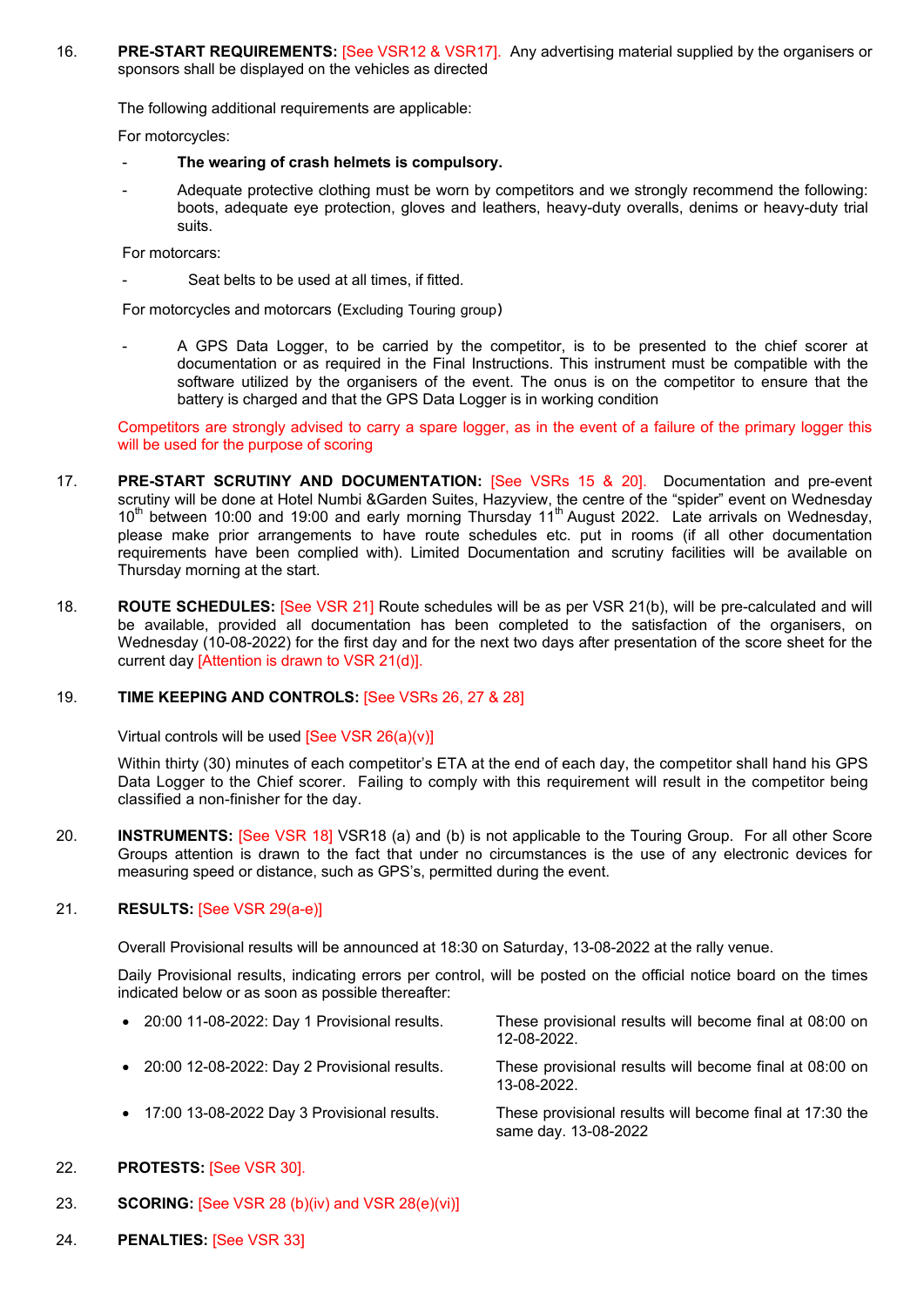### 25. **POSTPONEMENT OR CANCELLATION:** [See VSR 9].

- 26. **REFUELLING:** The maximum distance between refuel points will not exceed 120km.
- 27. **TIE DOWNS:** Competitors must carry their own tie-downs to secure their motorcycles on the tender vehicle trailer in the event of a breakdown.
- 28. **VISITING PARTICIPANTS:** In Order to comply with the various regulations as set out in the VSRs, the Pretoria Old Motor Club has made provision for visiting participants, provided they are non-Residents of South Africa, to be made temporary members for the duration of the event.
- 29. **COMPETITION LICENCE:** A member in possession of a current valid membership card of any SAVVA affiliated club or MSA affiliated club is deemed to be in possession of a Competition Licence. For this event it is required that the vehicle entered be dated by SAVVA and a Dating Certificate issued. Alternatively, the entrant should submit adequate proof that the vehicle complies with the eligibility conditions of entry.
- 30. **CLASSES, TROPHIES AND AWARDS:** Trophies will be awarded as per the following rules and awards list.
- 30.1. The Floating Trophies may not leave the Republic of South Africa and remains the property of the organising club and are to be returned to the club. All trophies are to be engraved and returned by no later than **30th June 2023**. Only finishers will qualify for trophies.
- 30.2. The organisers reserve the right to increase or reduce the number of trophies/awards or to change the basis of awarding trophies/awards.
- 30.3. Starters medallions will be awarded to all starters in Score Groups A, B, C and Touring Group.
- 30.4. **Please note that due to the rationalisation of Score Groups the Magnum Trophies will be reallocated and the final trophy list will be published in a final instruction.**
- 30.5. **Score group A- Motorcycles:**
- 1st Overall
- 2nd Overall
- : 3rd Overall
- : Winner of the First Trial Day
- : Winner of the Second Trial Day
- : Winner of the Third Trial Day
- : Best performance by a team of three Score Group A
- Best performance by a first-time rider

### 30.6. **Score Group B – Motor cars:**

- : 1st Overall
- 2nd Overall
- : 3rd Overall
- : Winner of the First Trial Day
- : Winner of the Second Trial Day
- : Winner of the Third Trial Day
- Best performance by a team of three Score Group B

### 30.7. **Score Group D – Motor cars and Motorcycles – Open Instruments:**

- 1st Overall
- : 2nd Overall
- : 3rd Overall
- : Winner of the First Trial Day
- : Winner of the Second Trial Day
- : Winner of the Third Trial Day
- : Best performance by a team of three Score Group C
- Merit award

### 30.8. **Score Group A, B, C and Touring Class – Combined**

The Hotel Numbi Award (This is a social award)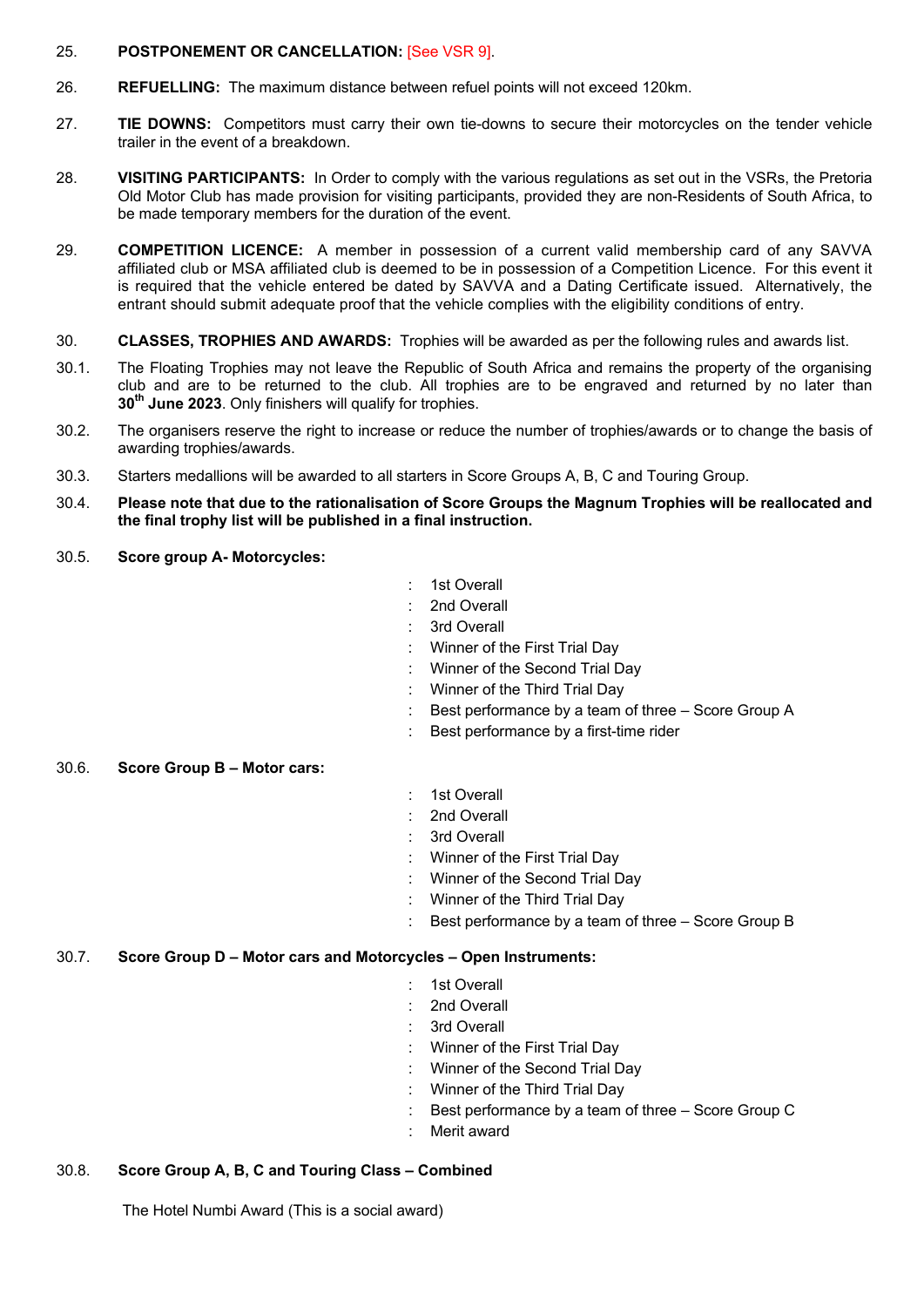

## **Entry Form Page 1 of 2**



Being held from the 11-08-2022 to 13-08-2022 and promoted by the POMC

Closing date - 8th July 2022. Permit No. SAVVA P015/22. Held under the International Sporting Code of the Fédération Internationale de Motocyclisme (FIM) and the international Sporting Codes of the Fédération Internationale de L'Automobile (FIA), the General Competition Rules (GCRs) of Motorsport South Africa (MSA), the Standing Supplementary Regulations (VSRs) of the Southern African Veteran and Vintage Association (SAVVA) as amended in August 2020 and the Supplementary Regulations (SR's) as published with this Entry Form. Please see Notice.

|                                                                                                                                                                                                                                                                                                                                    |                        |                   |    |    |  | PLEASE COMPLETE THIS FORM IN FULL. PARTIALLY COMPLETED FORMS WILL NOT BE ACCEPTED |   |          |                  |                |                |      |         |      |       |     |
|------------------------------------------------------------------------------------------------------------------------------------------------------------------------------------------------------------------------------------------------------------------------------------------------------------------------------------|------------------------|-------------------|----|----|--|-----------------------------------------------------------------------------------|---|----------|------------------|----------------|----------------|------|---------|------|-------|-----|
| <b>ENTRANT</b>                                                                                                                                                                                                                                                                                                                     |                        | <b>Full Names</b> |    |    |  |                                                                                   |   |          |                  | Club           |                |      |         |      |       |     |
| TO BE COMPLETED                                                                                                                                                                                                                                                                                                                    |                        | <b>Address</b>    |    |    |  |                                                                                   |   |          |                  |                | Club member no |      |         |      |       |     |
| BY ALL                                                                                                                                                                                                                                                                                                                             |                        |                   |    |    |  |                                                                                   |   |          |                  |                | Indemnity. No  |      |         |      |       |     |
| 1 <sup>st</sup> TimeRider?                                                                                                                                                                                                                                                                                                         |                        |                   |    |    |  |                                                                                   |   |          |                  |                | I.D. Number    |      |         |      |       |     |
|                                                                                                                                                                                                                                                                                                                                    |                        |                   |    |    |  |                                                                                   |   |          |                  | Date           |                |      |         |      |       |     |
| Lady Rider?                                                                                                                                                                                                                                                                                                                        |                        | Tel (W)           |    |    |  | Cell                                                                              |   |          |                  | Signature      |                |      |         |      |       |     |
|                                                                                                                                                                                                                                                                                                                                    |                        | Tel (H)           |    |    |  |                                                                                   |   |          |                  | e-mail:        |                |      |         |      |       |     |
| <b>RIDER/</b>                                                                                                                                                                                                                                                                                                                      |                        | <b>Full Names</b> |    |    |  |                                                                                   |   |          |                  | Club           |                |      |         |      |       |     |
| <b>DRIVER</b><br>TO BE COMPLETED                                                                                                                                                                                                                                                                                                   |                        | Address           |    |    |  |                                                                                   |   |          |                  |                | Club member no |      |         |      |       |     |
| BY ALL                                                                                                                                                                                                                                                                                                                             |                        |                   |    |    |  |                                                                                   |   |          |                  |                | Indemnity. No  |      |         |      |       |     |
|                                                                                                                                                                                                                                                                                                                                    |                        | Tel (W)           |    |    |  | Cell:                                                                             |   |          |                  |                | I.D. Number    |      |         |      |       |     |
|                                                                                                                                                                                                                                                                                                                                    |                        | Tel(H)            |    |    |  |                                                                                   |   |          |                  | e-mail:        |                |      |         |      |       |     |
| <b>NAVIGATOR /</b>                                                                                                                                                                                                                                                                                                                 |                        | <b>Full Names</b> |    |    |  |                                                                                   |   |          |                  | Club           |                |      |         |      |       |     |
| <b>PASSENGER</b>                                                                                                                                                                                                                                                                                                                   |                        | Address           |    |    |  |                                                                                   |   |          |                  | Club member no |                |      |         |      |       |     |
| TO BE COMPLETED<br>BY ALL                                                                                                                                                                                                                                                                                                          |                        |                   |    |    |  |                                                                                   |   |          |                  |                | Indemnity. No  |      |         |      |       |     |
|                                                                                                                                                                                                                                                                                                                                    |                        | Tel (W)           |    |    |  | Cell:                                                                             |   |          |                  | I.D. Number    |                |      |         |      |       |     |
|                                                                                                                                                                                                                                                                                                                                    |                        | Tel (H)           |    |    |  |                                                                                   |   |          |                  | e-mail:        |                |      |         |      |       |     |
| <b>PASSENGER</b>                                                                                                                                                                                                                                                                                                                   |                        | <b>Full Names</b> |    |    |  |                                                                                   |   |          |                  | Club           |                |      |         |      |       |     |
| TO BE COMPLETED<br>BY ALL                                                                                                                                                                                                                                                                                                          |                        | Address           |    |    |  |                                                                                   |   |          |                  |                | Club member no |      |         |      |       |     |
|                                                                                                                                                                                                                                                                                                                                    |                        |                   |    |    |  |                                                                                   |   |          |                  |                | Indemnity. No  |      |         |      |       |     |
|                                                                                                                                                                                                                                                                                                                                    |                        | Tel (W)           |    |    |  | Cell:                                                                             |   |          |                  |                | I.D. Number    |      |         |      |       |     |
|                                                                                                                                                                                                                                                                                                                                    |                        | Tel (H)           |    |    |  |                                                                                   |   |          |                  | e-mail:        |                |      |         |      |       |     |
| If a competitor is under 21 years of age this<br>I hereby declare that I am not aware of any known medical reason affecting my ability to take<br>form must be counter-signed by the appropriate<br>part in this event and that the information given in this form is true and correct.<br>parent or guardian.<br><b>SIGNATURE</b> |                        |                   |    |    |  |                                                                                   |   |          |                  |                |                |      |         |      |       |     |
| Motorcycle /                                                                                                                                                                                                                                                                                                                       |                        | Make              |    |    |  |                                                                                   |   |          |                  | Year           |                |      |         |      |       |     |
| Motor Car                                                                                                                                                                                                                                                                                                                          |                        | Model             |    |    |  |                                                                                   |   |          | SAVVA Dating No. |                |                |      |         |      |       |     |
|                                                                                                                                                                                                                                                                                                                                    | <b>Engine Capacity</b> |                   |    |    |  |                                                                                   |   | Reg. No. |                  |                |                |      |         |      |       |     |
|                                                                                                                                                                                                                                                                                                                                    |                        |                   |    |    |  |                                                                                   |   |          |                  |                |                |      |         |      |       |     |
| Speed Group 55                                                                                                                                                                                                                                                                                                                     |                        | 65                | 75 | 90 |  | <b>Score Group</b>                                                                | A | B        | C                | Tour<br>Group  | <b>TYPE</b>    | Solo | Pillion | Comb | 3 Whl | Car |
| (MAX SPEED)                                                                                                                                                                                                                                                                                                                        |                        |                   |    |    |  |                                                                                   |   |          |                  |                |                |      |         |      |       |     |

Entry form continues on next page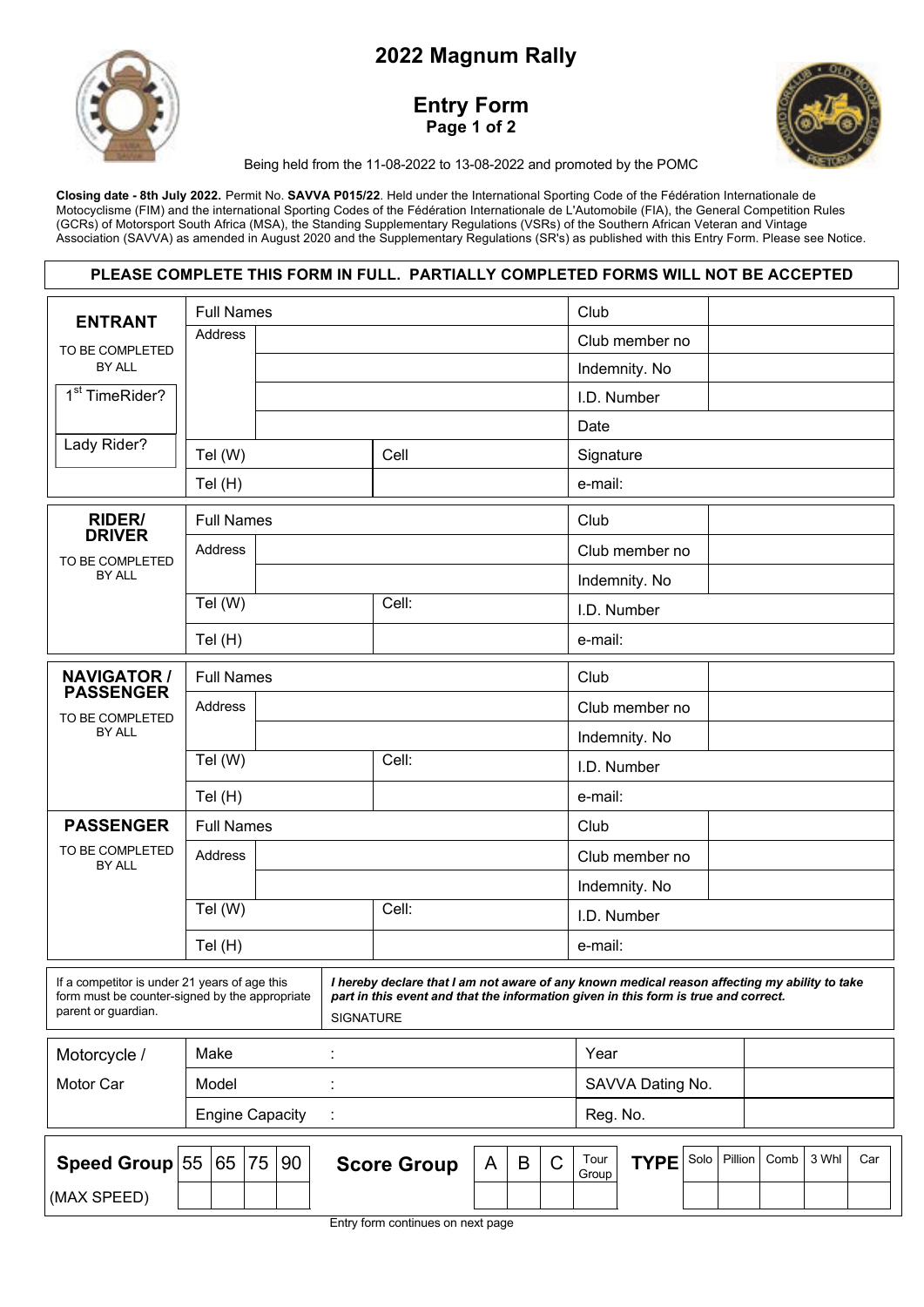

## **Entry Form Page 2 of 2**



Completed entry form and fee to reach us on or before 8<sup>th</sup> July 2022

ENQUIRIES: LEO MIDDELBERG - CELL 083 677 2334. E MAIL rallymagnum@gmail.com or leo@middelberg.co.za

|                            | <b>INSURANCE:</b> Please tick which applicable:-                                                                                                                                                                                                                                                                                      |  |                                                                                                                                                                                                                                                                                                                                                                                                                                                                                                                                                                                                                                                                                                                                                                                 |  |                                       |       |  |  |
|----------------------------|---------------------------------------------------------------------------------------------------------------------------------------------------------------------------------------------------------------------------------------------------------------------------------------------------------------------------------------|--|---------------------------------------------------------------------------------------------------------------------------------------------------------------------------------------------------------------------------------------------------------------------------------------------------------------------------------------------------------------------------------------------------------------------------------------------------------------------------------------------------------------------------------------------------------------------------------------------------------------------------------------------------------------------------------------------------------------------------------------------------------------------------------|--|---------------------------------------|-------|--|--|
| Comprehensive<br>Insurance | <b>Third Party</b><br>Cover                                                                                                                                                                                                                                                                                                           |  | NO cover at all                                                                                                                                                                                                                                                                                                                                                                                                                                                                                                                                                                                                                                                                                                                                                                 |  | Event - Third Party Cover @<br>R60.00 |       |  |  |
|                            |                                                                                                                                                                                                                                                                                                                                       |  | Should you require "Event - Third Party Cover" please add the required fee to your entry fee.                                                                                                                                                                                                                                                                                                                                                                                                                                                                                                                                                                                                                                                                                   |  |                                       |       |  |  |
|                            | <b>Declaration by Entrant:</b>                                                                                                                                                                                                                                                                                                        |  |                                                                                                                                                                                                                                                                                                                                                                                                                                                                                                                                                                                                                                                                                                                                                                                 |  |                                       |       |  |  |
| persons described herein.  |                                                                                                                                                                                                                                                                                                                                       |  | who will travel in or upon the vehicle in this event undertake to ensure that valid indemnity<br>forms have been completed that indemnify Motorsport South Africa, The Southern African<br>Veteran and Vintage Association (SAVVA) and their affiliated Clubs, SAVVA Motorsport all<br>hereinafter referred to as the Regulatory Bodies and any Official, Representative, Promoter,<br>Organiser, Sponsor, Guarantor organising this event, the owner / owners of any property in or<br>upon which the event, is held and any Government, Provincial, Regional Services Board or<br>Municipal Body and their respective agents against any Legal Liability for any damage or injury<br>that may arise during participation in the event, organised by the Regulatory Bodies and |  |                                       |       |  |  |
|                            | I participate willingly in this event and acknowledge that, should there be any mishap or<br>occurrence, giving rise to damage or injury, I take full responsibility. I further declare that, I and<br>the persons travelling with me, have been made aware of the risks, dangers and perils<br>attendant upon motorsport activities. |  |                                                                                                                                                                                                                                                                                                                                                                                                                                                                                                                                                                                                                                                                                                                                                                                 |  |                                       |       |  |  |
|                            | I further declare that the vehicle entered is in a roadworthy condition within the limitations of the<br>year of manufacture and is licensed for use on a public road.                                                                                                                                                                |  |                                                                                                                                                                                                                                                                                                                                                                                                                                                                                                                                                                                                                                                                                                                                                                                 |  |                                       |       |  |  |
|                            | I further declare that I am not aware of any known medical reason affecting my ability to take part<br>in this event and that the information supplied in the documentation submitted is true and correct.                                                                                                                            |  |                                                                                                                                                                                                                                                                                                                                                                                                                                                                                                                                                                                                                                                                                                                                                                                 |  |                                       |       |  |  |
|                            |                                                                                                                                                                                                                                                                                                                                       |  | <b>Signature of Entrant:</b> If a competitor or navigator is under 21 years of age, this form must<br>be countersigned by the appropriate parent or guardian alongside the competitor's name.                                                                                                                                                                                                                                                                                                                                                                                                                                                                                                                                                                                   |  |                                       | Date: |  |  |
|                            |                                                                                                                                                                                                                                                                                                                                       |  |                                                                                                                                                                                                                                                                                                                                                                                                                                                                                                                                                                                                                                                                                                                                                                                 |  |                                       |       |  |  |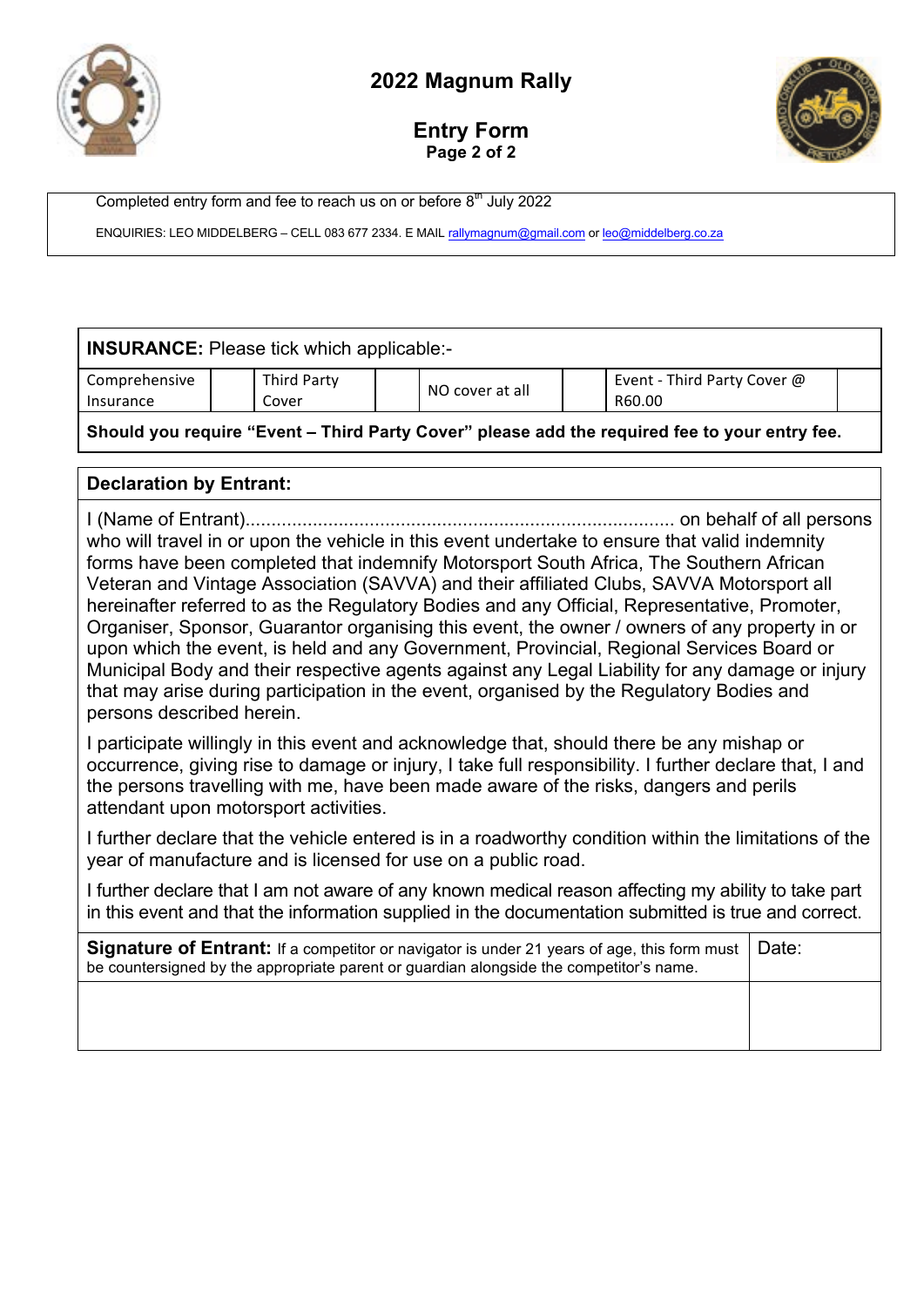

# **Pre-Event Scrutiny: VSR 15**



|                                                                                        |                                                                                                            |  |                |       | <b>Competition No.:</b> |                                    |                        |  |  |
|----------------------------------------------------------------------------------------|------------------------------------------------------------------------------------------------------------|--|----------------|-------|-------------------------|------------------------------------|------------------------|--|--|
| Name of Competitor:                                                                    |                                                                                                            |  |                |       | ID Number:              |                                    |                        |  |  |
|                                                                                        |                                                                                                            |  |                |       |                         | Valid Club Membership              |                        |  |  |
| Indemnity No.- Driver/Rider                                                            |                                                                                                            |  |                |       |                         | Indemnity No.- Navigator/Passenger |                        |  |  |
| <b>Vehicle:</b>                                                                        |                                                                                                            |  |                |       |                         |                                    |                        |  |  |
| Registration No:                                                                       |                                                                                                            |  | Make:          |       |                         |                                    | Model:                 |  |  |
| Year of Manufac:                                                                       |                                                                                                            |  |                |       |                         |                                    | SAVVA Dating No:       |  |  |
| Licence Disc:                                                                          | Registration No:                                                                                           |  |                |       | <b>Expiry Date</b>      |                                    | <b>Drivers Licence</b> |  |  |
| On Token:                                                                              |                                                                                                            |  |                |       |                         |                                    | Code                   |  |  |
| On Vehicle:                                                                            |                                                                                                            |  |                |       |                         |                                    | Endorsements           |  |  |
| Lights:                                                                                | Head:                                                                                                      |  |                | Tail: |                         |                                    | Stop:                  |  |  |
|                                                                                        |                                                                                                            |  |                |       |                         |                                    | Hooter:                |  |  |
| Brakes:                                                                                | Functional:                                                                                                |  |                |       | Non-functional          |                                    |                        |  |  |
| Tyres:                                                                                 | Front:                                                                                                     |  |                | Rear: |                         |                                    |                        |  |  |
| Indicators:                                                                            | Left $-$ F & R:                                                                                            |  |                |       | $Right - F & R$ :       |                                    |                        |  |  |
| Appearance / Condition: VSRs 13(b) (vi)                                                |                                                                                                            |  |                |       |                         |                                    |                        |  |  |
| Instruments suitably sealed (where necessary)                                          |                                                                                                            |  |                |       |                         |                                    |                        |  |  |
| <b>Motor Vehicles Only:</b>                                                            |                                                                                                            |  |                |       | Motorcycles only:       |                                    |                        |  |  |
| Fire Extinguishers                                                                     |                                                                                                            |  | Levers secure: |       |                         |                                    | Mirrors x 2:           |  |  |
| rear (Pre 1946)                                                                        | Non - flashing Cycle lights -<br>Safety Triangle & light on<br>Reflective Bib:<br>front & rear (Pre 1946): |  |                |       |                         |                                    |                        |  |  |
| Competitor's signature: Confirming roadworthiness & Correct valid licensing VSRs 11(a) |                                                                                                            |  |                |       |                         |                                    |                        |  |  |
| Passed by Scrutineer:                                                                  |                                                                                                            |  |                |       | Declined by Scrutineer: |                                    |                        |  |  |
| Scrutineer's signature:                                                                |                                                                                                            |  |                |       | Date:                   |                                    |                        |  |  |
|                                                                                        |                                                                                                            |  |                |       |                         |                                    |                        |  |  |

This Pre-Event Scrutiny form must be completed by the Competitor and presented to the pre-start scrutineer for final checking and signature.

The time available for documentation and scrutiny may be limited and your diligent attention to your vehicle's roadworthiness will avoid delays.

#### **Clerk of the Course**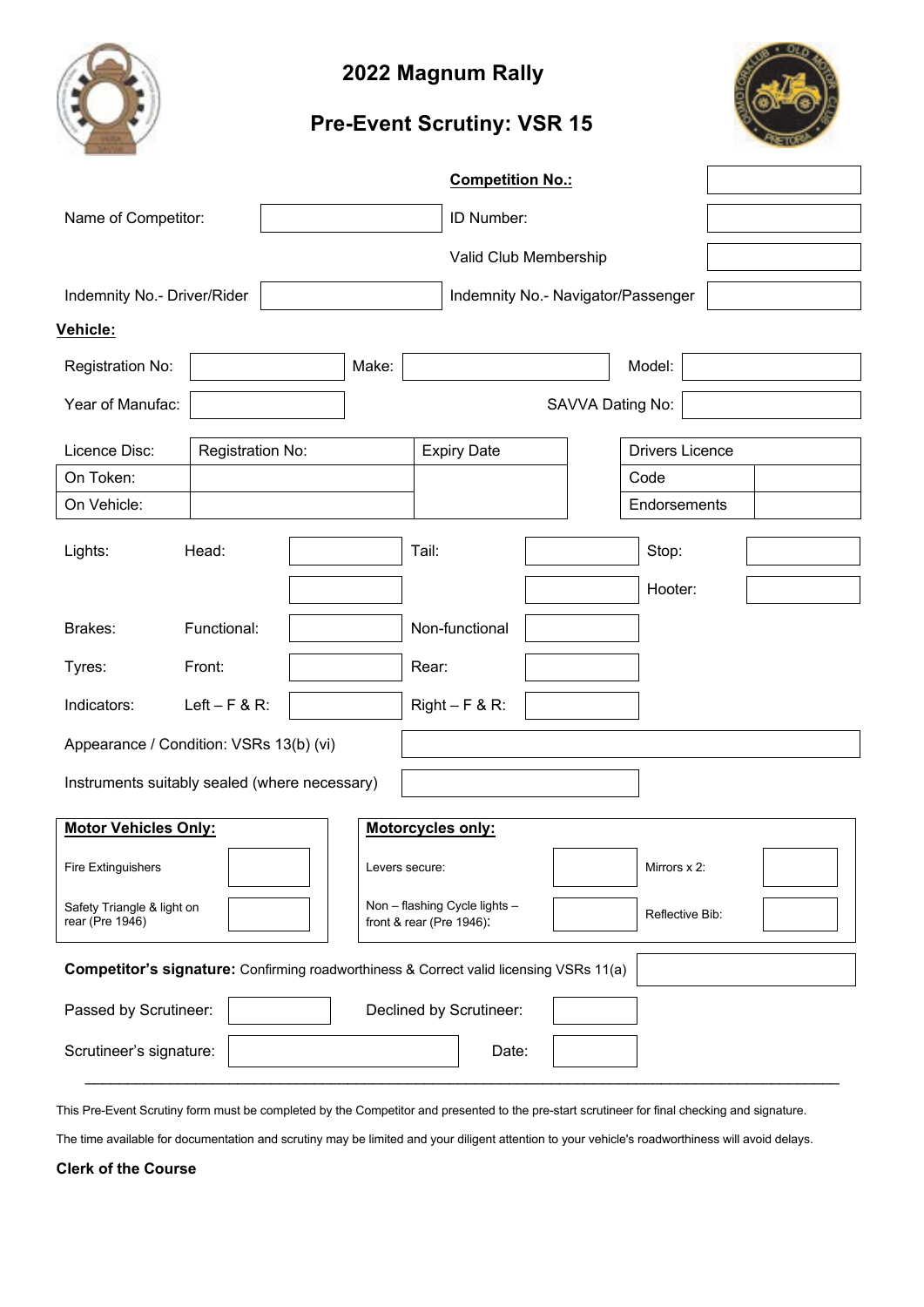

## **2022 Magnum Rally Finance and Accommodation (Page 1 of 2)**



Being held from the 11-08-2022 to 13-08-2022 and promoted by the POMC

| Name:                                                                                                                                                                                                                                                                                                                                                                                                                                                                                                                                                                                                      |                                                                                                                                                                                                                                                                                                                                                                                                                                                                                                                                                                                                                                                                                                       |            | <b>Competitor No:</b> |       |  |  |  |
|------------------------------------------------------------------------------------------------------------------------------------------------------------------------------------------------------------------------------------------------------------------------------------------------------------------------------------------------------------------------------------------------------------------------------------------------------------------------------------------------------------------------------------------------------------------------------------------------------------|-------------------------------------------------------------------------------------------------------------------------------------------------------------------------------------------------------------------------------------------------------------------------------------------------------------------------------------------------------------------------------------------------------------------------------------------------------------------------------------------------------------------------------------------------------------------------------------------------------------------------------------------------------------------------------------------------------|------------|-----------------------|-------|--|--|--|
| Sect                                                                                                                                                                                                                                                                                                                                                                                                                                                                                                                                                                                                       | Description                                                                                                                                                                                                                                                                                                                                                                                                                                                                                                                                                                                                                                                                                           | Amount     | Number of<br>Persons  | Total |  |  |  |
| $\mathsf{A}$                                                                                                                                                                                                                                                                                                                                                                                                                                                                                                                                                                                               | Entry Fee (Select only 1)                                                                                                                                                                                                                                                                                                                                                                                                                                                                                                                                                                                                                                                                             |            |                       |       |  |  |  |
| 1.                                                                                                                                                                                                                                                                                                                                                                                                                                                                                                                                                                                                         | Entry Fee - Motorcycle - Pre 31 December 1960 - Solo<br>(Including meals on route)                                                                                                                                                                                                                                                                                                                                                                                                                                                                                                                                                                                                                    | R 600,00   | $\mathbf{1}$          |       |  |  |  |
| 2.                                                                                                                                                                                                                                                                                                                                                                                                                                                                                                                                                                                                         | Entry Fee - Motorcycle - Post 31 December 1960 - Solo<br>(Including meals on route)                                                                                                                                                                                                                                                                                                                                                                                                                                                                                                                                                                                                                   | R 950,00   | $\mathbf{1}$          |       |  |  |  |
| 3.                                                                                                                                                                                                                                                                                                                                                                                                                                                                                                                                                                                                         | Entry Fee - Combinations, Pillions & 3-Wheelers - Pre 31<br>December 1960 - (2 people) (Including meals on route)                                                                                                                                                                                                                                                                                                                                                                                                                                                                                                                                                                                     | R 1200,00  | $\overline{2}$        |       |  |  |  |
| 4.                                                                                                                                                                                                                                                                                                                                                                                                                                                                                                                                                                                                         | Entry Fee - Combinations, Pillions & 3-Wheelers - Post 31<br>December 1960 - (2 people) (Including meals on route)                                                                                                                                                                                                                                                                                                                                                                                                                                                                                                                                                                                    | R 1900,00  | $\overline{c}$        |       |  |  |  |
| 5.                                                                                                                                                                                                                                                                                                                                                                                                                                                                                                                                                                                                         | Entry Fee - Motor Cars - Pre 31 December 1960 - (2 people)<br>(Including meals on route)                                                                                                                                                                                                                                                                                                                                                                                                                                                                                                                                                                                                              | R 1200,00  | $\overline{2}$        |       |  |  |  |
| 6.                                                                                                                                                                                                                                                                                                                                                                                                                                                                                                                                                                                                         | Entry Fee - Motor Cars - Post 31 December 1960 - (2 people)<br>(Including meals on route)                                                                                                                                                                                                                                                                                                                                                                                                                                                                                                                                                                                                             | R 1900,00  | $\overline{2}$        |       |  |  |  |
| 7.                                                                                                                                                                                                                                                                                                                                                                                                                                                                                                                                                                                                         | Prize Giving Dinner per person not staying at Hotel Numbi & GS                                                                                                                                                                                                                                                                                                                                                                                                                                                                                                                                                                                                                                        | R 330,00   |                       |       |  |  |  |
| $\sf B$                                                                                                                                                                                                                                                                                                                                                                                                                                                                                                                                                                                                    | <b>Event - Third Party Cover</b>                                                                                                                                                                                                                                                                                                                                                                                                                                                                                                                                                                                                                                                                      |            |                       |       |  |  |  |
| 1.                                                                                                                                                                                                                                                                                                                                                                                                                                                                                                                                                                                                         | Compulsory - Third Party Cover if no other insurance                                                                                                                                                                                                                                                                                                                                                                                                                                                                                                                                                                                                                                                  | R<br>60,00 | 1                     |       |  |  |  |
| $\mathsf C$                                                                                                                                                                                                                                                                                                                                                                                                                                                                                                                                                                                                | Meals on Route for Additional persons Note: For competitors including Navigators and Pillion Passengers the meals on<br>route are included in the entry fee.                                                                                                                                                                                                                                                                                                                                                                                                                                                                                                                                          |            |                       |       |  |  |  |
| 1.                                                                                                                                                                                                                                                                                                                                                                                                                                                                                                                                                                                                         | R 600,00<br>Meals on route (3 Days) Additional passengers.                                                                                                                                                                                                                                                                                                                                                                                                                                                                                                                                                                                                                                            |            |                       |       |  |  |  |
| D                                                                                                                                                                                                                                                                                                                                                                                                                                                                                                                                                                                                          | This is Optional - If you wish to arrive on Tuesday - Accommodation Hotel Numbi & Garden Suites, Hazyview, Bed and<br>Breakfast only: Dinner at one of the four Hotel Numbi Restaurants, will be for your own account.                                                                                                                                                                                                                                                                                                                                                                                                                                                                                |            |                       |       |  |  |  |
| 1.                                                                                                                                                                                                                                                                                                                                                                                                                                                                                                                                                                                                         | Single person per room (1 night)                                                                                                                                                                                                                                                                                                                                                                                                                                                                                                                                                                                                                                                                      | R 1150,00  |                       |       |  |  |  |
| 2.                                                                                                                                                                                                                                                                                                                                                                                                                                                                                                                                                                                                         | Per Person (1 night) sharing a twin room                                                                                                                                                                                                                                                                                                                                                                                                                                                                                                                                                                                                                                                              | R 850,00   |                       |       |  |  |  |
| E.                                                                                                                                                                                                                                                                                                                                                                                                                                                                                                                                                                                                         | Accommodation Hotel Numbi & Garden Suites, Hazyview (All hotel accommodation is in twin Hotel rooms (Except for a<br>limited number of 4 bed rooms - which will be allocated on a first come first serve basis) from Wednesday night to<br>Saturday night). All meals from Thursday Breakfast to Breakfast on Sunday Morning is included in the hotel<br>accommodation price for number of beds taken. Dinner on Wednesday evening, at one of the four Hotel Numbi<br>Restaurants, will be for your own account. For rates after the rally, please contact Leo. (The below accommodation<br>rates are only available to entrants paying the entry fee - Please contact Leo for rates for hangers on). |            |                       |       |  |  |  |
| 1.                                                                                                                                                                                                                                                                                                                                                                                                                                                                                                                                                                                                         | Single person per room (4 nights)                                                                                                                                                                                                                                                                                                                                                                                                                                                                                                                                                                                                                                                                     | R 3990,00  |                       |       |  |  |  |
| 2.                                                                                                                                                                                                                                                                                                                                                                                                                                                                                                                                                                                                         | Per Person (4 nights) sharing a twin room                                                                                                                                                                                                                                                                                                                                                                                                                                                                                                                                                                                                                                                             | R 2950,00  |                       |       |  |  |  |
| 3.                                                                                                                                                                                                                                                                                                                                                                                                                                                                                                                                                                                                         | Per Person (4 nights) sharing a 4-bed room (All 4 beds must be<br>taken to qualify for this rate)                                                                                                                                                                                                                                                                                                                                                                                                                                                                                                                                                                                                     | R 2330,00  |                       |       |  |  |  |
| $\mathsf F$<br>Accommodation Hotel Numbi & Garden Suites, Hazyview (All hotel accommodation is in twin Hotel rooms (Except for a<br>limited number of 4 bed rooms - which will be allocated on a first come first serve basis) from Thursday night to Saturday<br>night). All meals from Thursday Dinner to Breakfast on Sunday Morning is included in the hotel accommodation price for<br>number of beds taken. For rates for after the rally, please contact Leo. (The below accommodation rates are only<br>available to entrants paying the entry fee - Please contact Leo for rates for hangers on). |                                                                                                                                                                                                                                                                                                                                                                                                                                                                                                                                                                                                                                                                                                       |            |                       |       |  |  |  |
| 1.                                                                                                                                                                                                                                                                                                                                                                                                                                                                                                                                                                                                         | Single person per room (3 nights)                                                                                                                                                                                                                                                                                                                                                                                                                                                                                                                                                                                                                                                                     | R 3000,00  |                       |       |  |  |  |
| 2.                                                                                                                                                                                                                                                                                                                                                                                                                                                                                                                                                                                                         | Per Person (3 nights) sharing a twin room                                                                                                                                                                                                                                                                                                                                                                                                                                                                                                                                                                                                                                                             | R 2210,00  |                       |       |  |  |  |
| 3.                                                                                                                                                                                                                                                                                                                                                                                                                                                                                                                                                                                                         | Per Person (3 nights) sharing a 4-bed room (All 4 beds must be<br>taken to qualify for this rate)                                                                                                                                                                                                                                                                                                                                                                                                                                                                                                                                                                                                     | R 1750,00  |                       |       |  |  |  |
| Sub Total Carried over to next page:                                                                                                                                                                                                                                                                                                                                                                                                                                                                                                                                                                       |                                                                                                                                                                                                                                                                                                                                                                                                                                                                                                                                                                                                                                                                                                       |            |                       |       |  |  |  |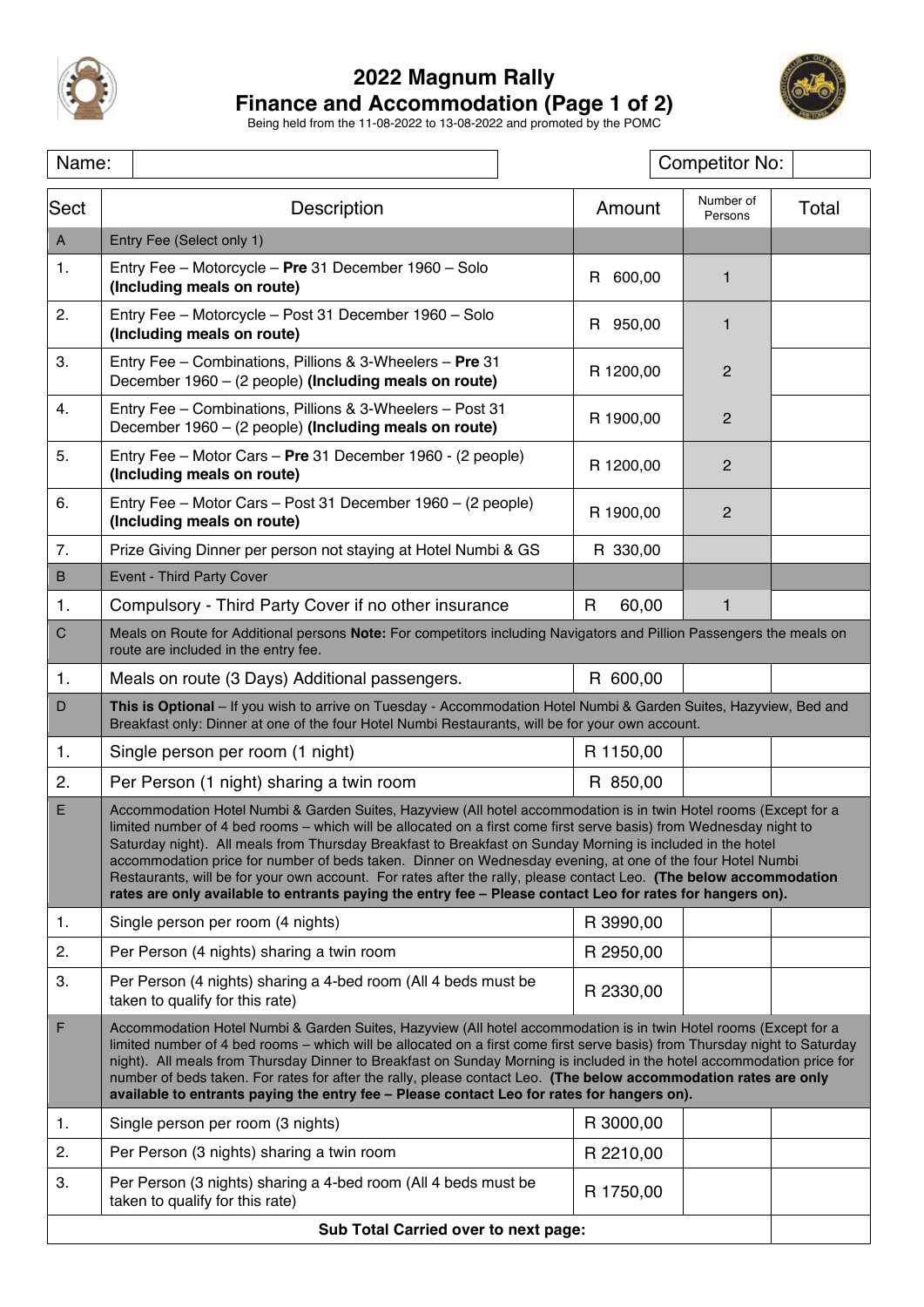

# **2022 Magnum Rally Finance and Accommodation (Page 2 of 2)**



Being held from the 11-08-2022 to 13-08-2022 and promoted by the POMC

Name: Name: Name: Name: No: 2012 12:00 Name: No: 2012 12:00 No: 2012 12:00 No: 2012 12:00 No: 2012 12:00 No: 20

| Carried over from previous page: |                                                                               |                                              |                                                     |  |  |  |  |
|----------------------------------|-------------------------------------------------------------------------------|----------------------------------------------|-----------------------------------------------------|--|--|--|--|
| F                                | Meals at the Rally venue – Extra persons and persons not staying at the Venue |                                              |                                                     |  |  |  |  |
| $\overline{2}$                   | Extra Breakfast - Per Person                                                  | 180,00<br>R                                  |                                                     |  |  |  |  |
| 3                                | Extra Dinner – Per Person (Thursday and Friday)                               | 250,00<br>н                                  |                                                     |  |  |  |  |
| $\overline{4}$                   | Extra Prize giving Dinner - Per Person                                        | 330,00<br>R                                  |                                                     |  |  |  |  |
|                                  | Total (To be paid to: Magnum Motorcycle Rally                                 | Bank<br>Account number<br><b>Branch Code</b> | <b>Nedbank Centurion</b><br>1621 097854<br>1621 45) |  |  |  |  |

Dietary Requirements: Please specify any dietary requirements and we try our best to provide:

# Who are you sharing with? Please check with the other party before filling in! 1.  $\vert$  2.  $3.$  4. **WE NEED TENDER VEHICLES WITH DRIVERS** 1. TENDER VEHICLE DRIVER: NAME……………………………… PHONE (W)……………………………………(H)………………………………………. Fax: …………………………………… e-mail: ……………………………………….………………………………………. 2. WITH CAR AND TRAILER: **YES/NO** 3. HOW MANY MOTORCYCLES CAN YOUR TRAILER ACCOMMODATE?………………………Can your Trailer accommodate a car…………………..….

### **NOTES TO BE READ IN CONJUNCTION WITH FORM:**

Entries close on 8**th July 2022**– See Clause 12 of the (SRs)

The monies as scheduled on the Financial Form must accompany your Entry for this to be valid.

Faxed or electronically filled in and signed Entry and Finance Forms will be accepted provided they are properly completed and are sent together. Meals on the route are included in your entry fee. Dinner and breakfast as arranged at Numbi Hotel for the group are included in the hotel accommodation. Beverages and all other meals will be for your own account, i.e. at the hotel or at a different venue in the area.